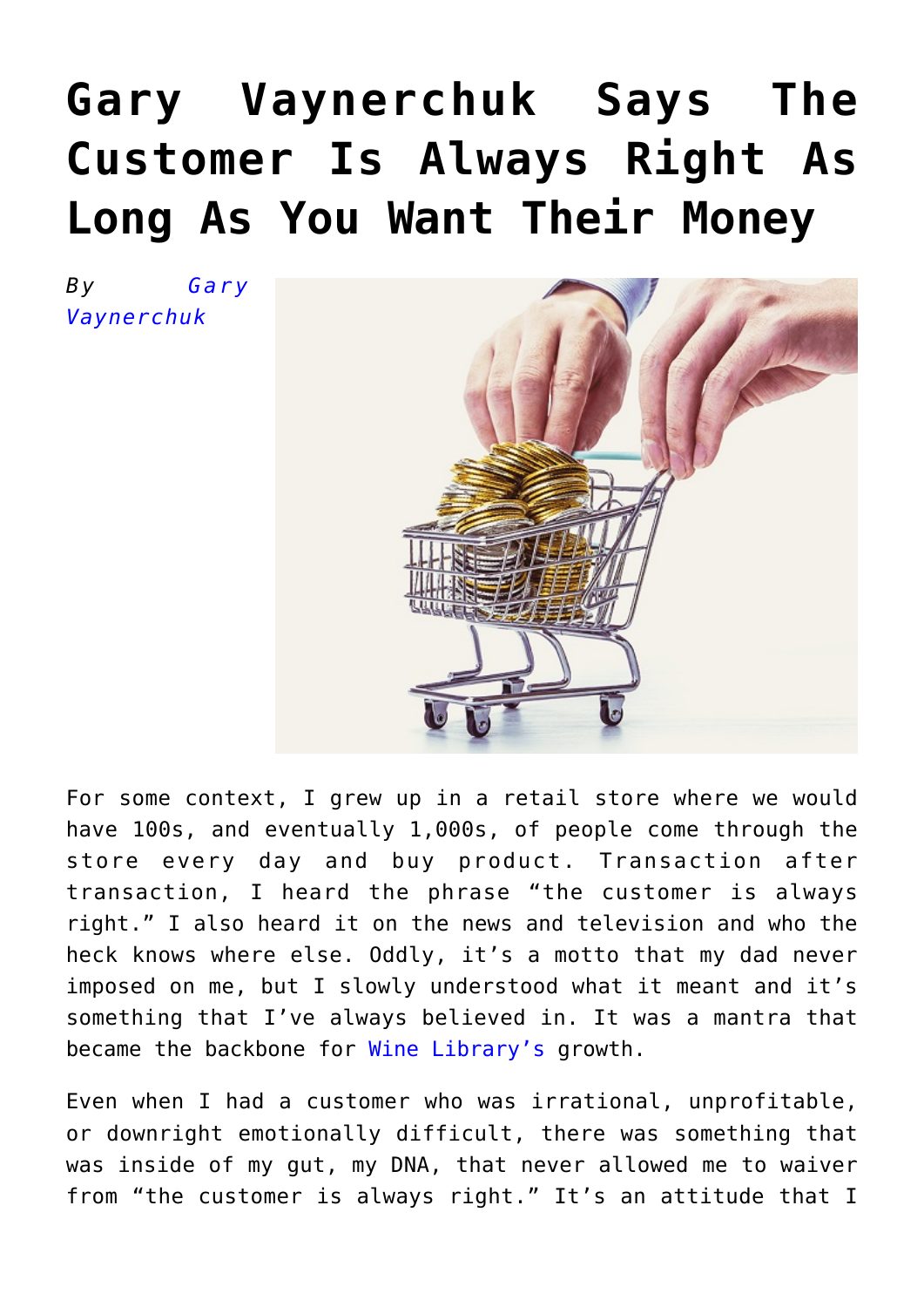practiced and it's a belief that I thought was pretty commonplace in the sales world.

Over the last few years growing [Vaynermedia](https://vaynermedia.com/), I have observed a behavior that has really taken me aback. I have seen it with some of my employees (luckily only a few), many of our other agency partners, platform partners, representatives from the Facebooks and Twitters of the world, television media buyers, and really the entire ecosystem of the agencies that service the biggest brands; there is an enormous amount of complaining about the customer. These complaints about the client range from "unfair deadlines," to "too many requests," to "emotional swings," to "always changing their minds." And those are just a few.

I find this fascinating because as a client service provider, whether you're the 600+ digital agency with Fortune 500 clients or selling a bottle of wine to a local customer, you are more than welcome and more than capable of firing your customer. Yes, firing.

What I mean by this is that the customer is always right **as long as you expect and want their money.** If you don't care about their money or their business, then the customer can absolutely be wrong. For example, I've fired clients when it's negatively affected the people who are my "family" (my company) that I value more than the client itself.

But, if you're asking someone to pay you money that you want, they have the right to put demands on your time and resources and have you pander to them. On the other hand, you're more than welcome to not accept those terms. But, accepting those terms and then crying about it has become a massive vulnerability in the B2B space.